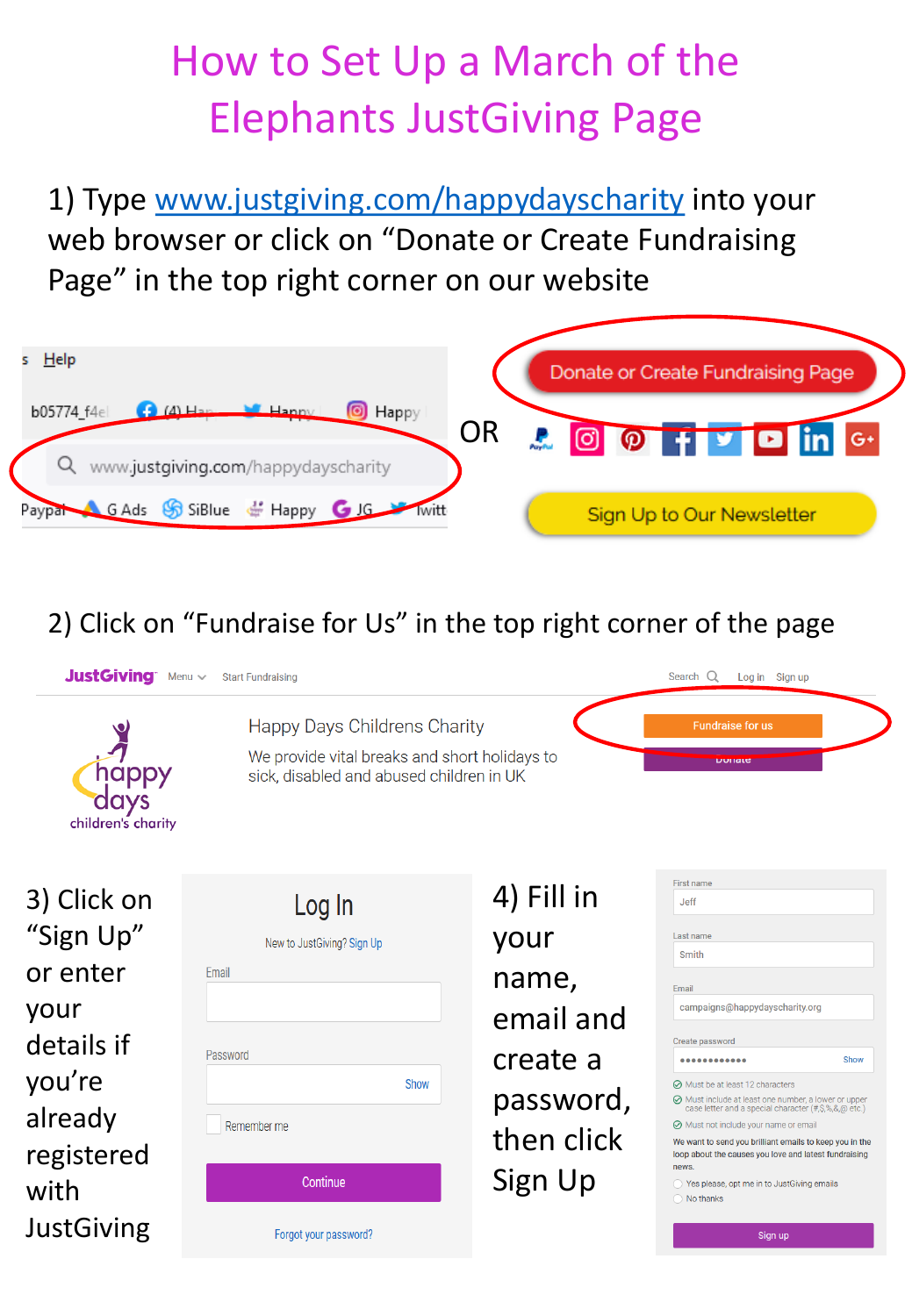## 5) Complete your address details



6) In the "What are you Doing?" section – click on "Doing Your Own Thing"

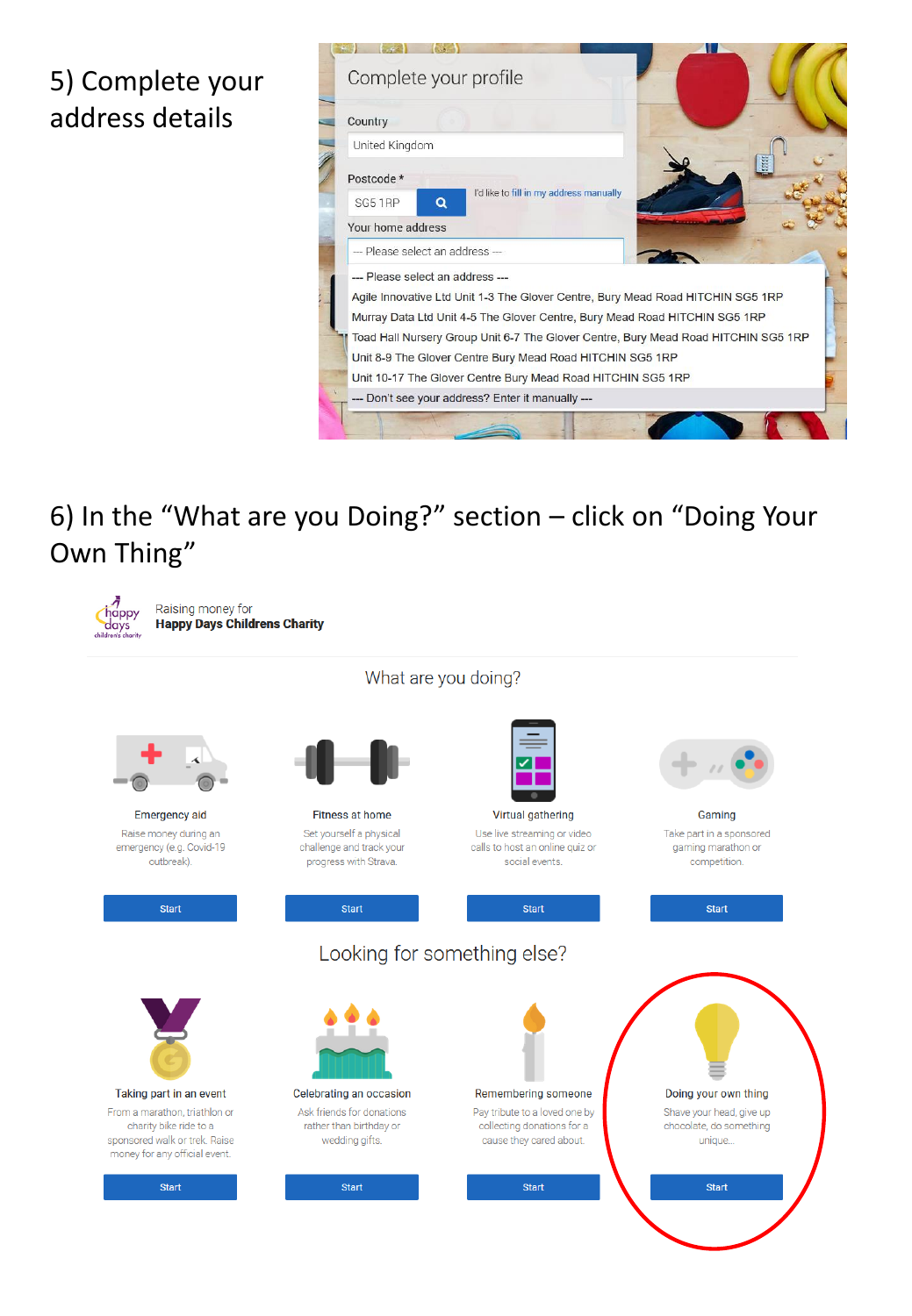## 7) Tell Us About Your Event Section:



In Event name: Type your Group (if you're doing it with a group / school) March of the Elephants and your child's name / your name (you can edit your page name later if you need to)

Enter a personalised URL for your event page or use the one given

> This is your unique FUNDRAISING PAGE LINK – you'll be able to email this link to friends and family to ask them to donate to your fundraising. Make a note of this (JustGiving will also email you this link)

I'm happy for Happy Days Childrens Charity to keep me informed, by email, about the impact of my fundraising including future events, campaigns and appeals.

◯ Yes please, opt me in  $\bigcirc$  No thanks, opt me out

NOTE: Happy Days Childrens Charity will receive your details and may need Days Childrens Charity.

By clicking 'Create your page', you agree to our Terms of Se



Create your page

Please select "Yes, opt me in" so we can receive your address to post your minifigure to. We'll add you to our mailing list BUT you can opt out straight away when you receive your first email newletter – we genuinely don't want to pester you if you don't want our newsletter but won't receive your minifigure mailing address unless you tick this box. Please do call us on 01462 530710 if you need more info or help though!